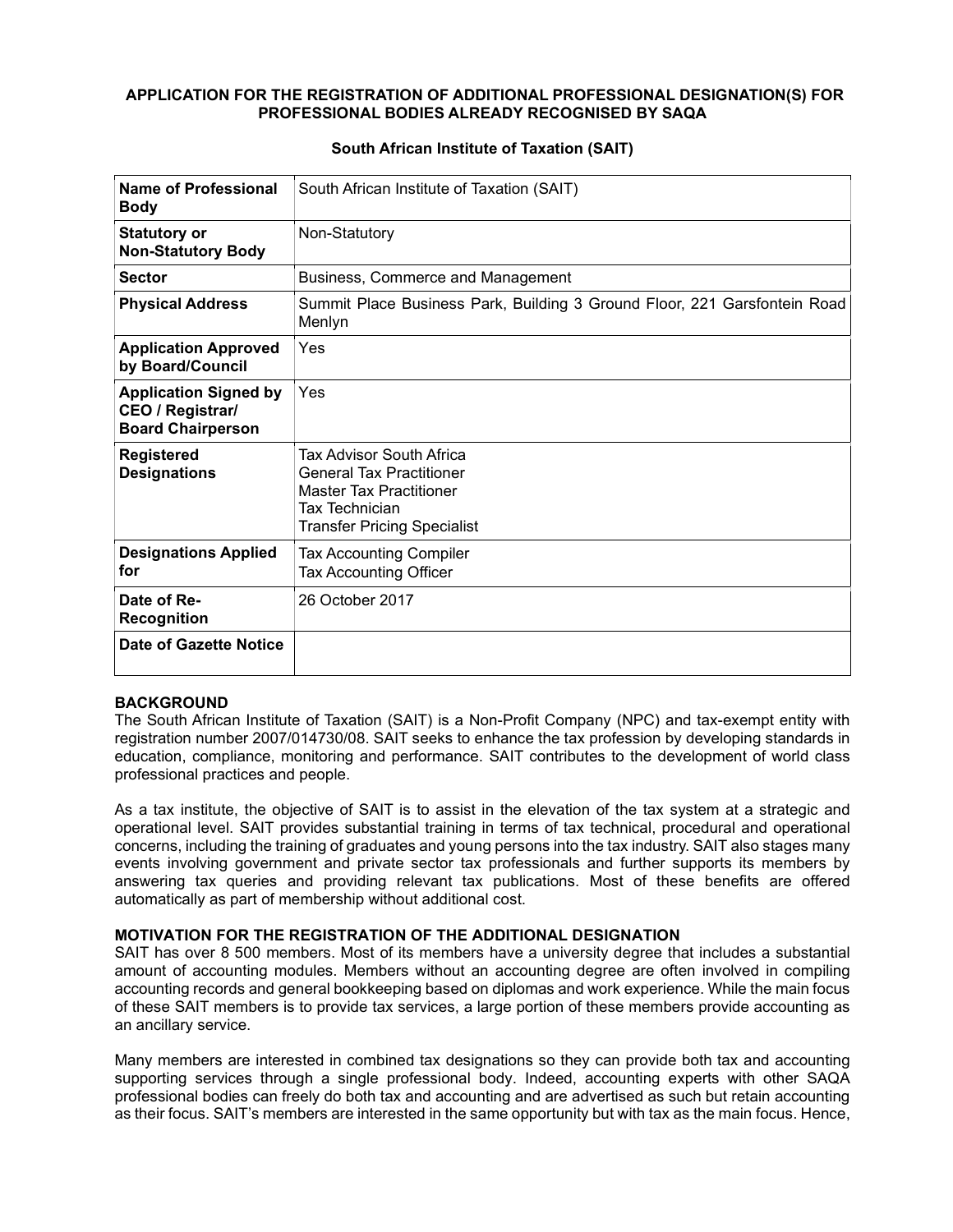SAIT's membership will be limited solely to tax professionals with accounting as a secondary expertise. In most cases, the preparation and / or sign-off of financials will be provided as a package for recurring tax compliance.

Many members merely seek to be engaged in the compilation of accounting and financial recorded in conjunction with tax return preparation. This class of members will seek "Tax Accounting Compiler" status. A smaller group of members will seek to sign-off accounting financials while submitting returns, especially in the case of small and medium sized company clients. All-in-one service offerings is an important provision for these clients.

## CRITERIA FOR REGISTRATION OF A PROFESSIONAL DESIGNATION

The criteria for the awarding of the additional Professional Designation below comply with the SAQA Policy and Criteria for Recognising a Professional Body and Registering a Professional Designation for the Purposes of the National Qualification Framework Act, Act 67 of 2008 (as amended, September 2020) and the designations complement the one already registered, creating a designation pathway.

## Designation Title: Tax Accounting Compiler

## Short Description

The Tax Accounting Compiler designation is for tax professionals who also have an ancillary background in compiling accounting and related financial records. In terms of tax, a Tax Accounting Compiler is mainly focused on corporate tax compliance and managing tax disputes on behalf of those companies. Tax Accounting Compiler can complete a full set of accounts for a financial year as well as supporting financial documents, especially those documents necessary for tax compliance.

## Underlying Qualification(s)

- Higher Certificate in Tax Administration, NQF level 5, SAQA ID 99384
- Diploma: Accounting Technician, NQF level 5 SAQA ID: 20402
- Higher Certificate in Accounting, NQF level 5, SAQA ID 102038
- Higher Certificate Accounting Practice, NQF level 5, SAQA ID 102038
- Higher Certificate Accountancy, NQF level 5, SAQA ID 99552
- Higher Certificate: Accounting Science, NQF level 5 SAQA ID 82106
- Higher Certificate in Business Administration, NQF level 5, SAQA ID 111416

#### Experiential Learning and Practical Experience

The applicant must have engaged in both substantial accounting tax work and substantial accounting work as main activities for five consecutive years out of the last seven years work experience. Proof that this requirement is satisfied is achieved by providing a resume of relevant work experience (verified by an employer or other senior accounting professional).

#### Board/ Admission Examination/Assessment

Applicants must provide SAIT with the following documents in order to be successful in the Tax Accounting Compiler designation:

- proof of prior tax and accounting combined work experience, verified by a third-party;
- proof of their qualification on National Qualification Framework (NQF) Level 5 as indicated in accordance with the academic component above (all of which include assessments);
- proof of a clear tax record; and
- proof of a clear criminal record.
- Additionally applicants must undertake a three-hour assessment in accounting that focuses on financial statements, accounting records and the financial aspects of annual company law.

### Continuing Professional Development (CPD) Requirements

Members are required to fulfil 40 hours of annual CPD to maintain their SAIT membership. This annual CPD requirement consists of:

- 20 hours of verifiable output CPD; and
- 20 hours of non-verifiable CPD.

These CPD hour requirements include professional ethics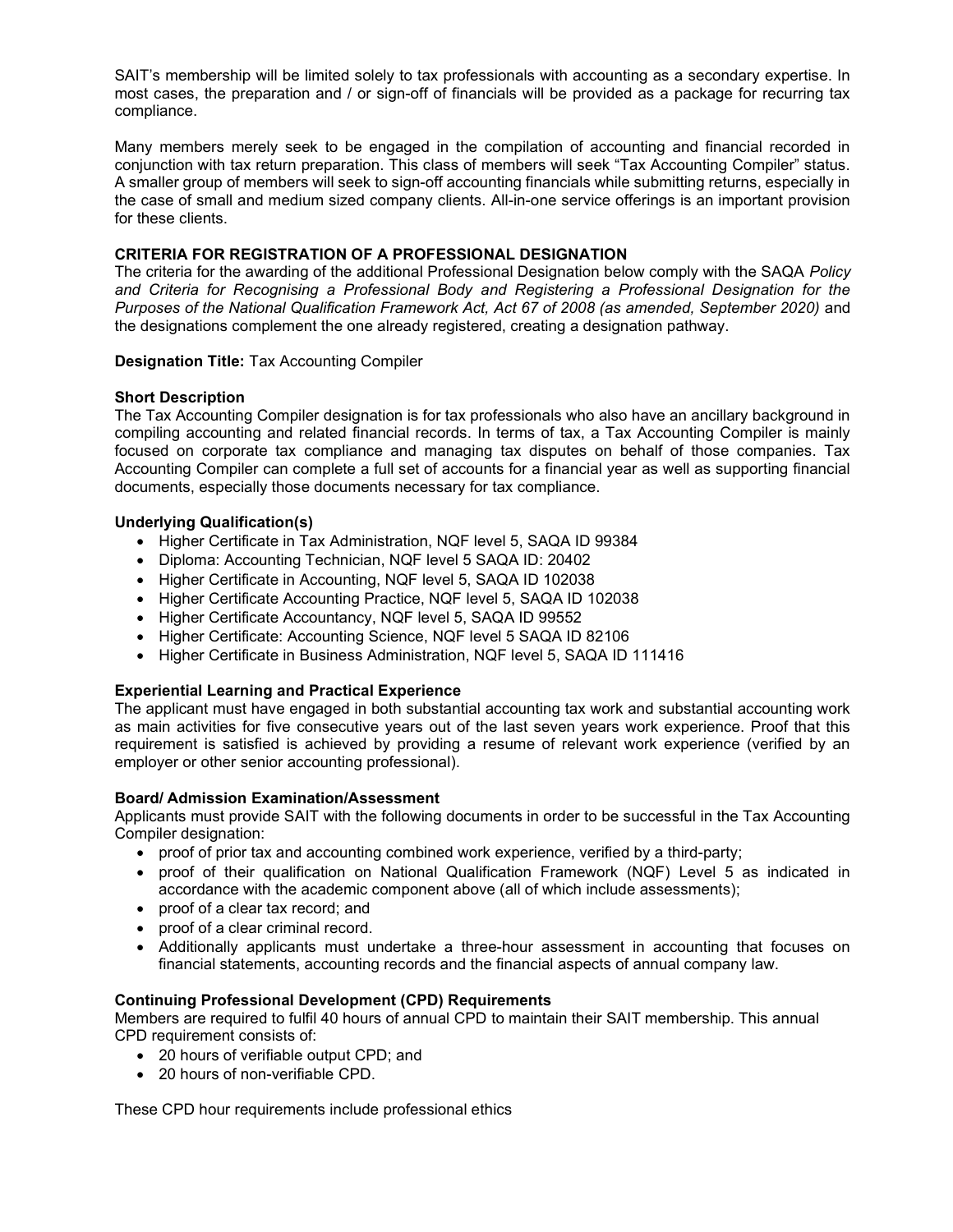## Application of Recognition of Prior Learning (RPL)

Applicants who have already obtained recognition for accounting, bookkeeping and related financial expertise from another professional body need not undertake the three-hour assessment if they can provide proof of this recognition. The three-hour assessment can similarly be waived for applicants who have achieved a NQF Level 7 degree in accounting or a related financial field.

## Designation competencies:

A Tax Accounting Compiler will be able to:

- Demonstrate an informed understanding of core tax and financial accounting disciplines, key terms, concepts, and facts;
- Demonstrate awareness of how the tax and financial accounting systems develop and evolve within the field;
- Apply the various standard methods, procedures, and techniques within the tax and financial accounting fields;
- Identify, evaluate, and solve refined, routine, and new problems within the familiar context of tax and financial accounting;
- Adhere to ethics and professional practice and take account of prescribed code of conducts and ethics for both tax and financial accounting;
- Communicate information in a reliable and accurate way, using the appropriate context in written and oral conversations;
- Demonstrate an understanding of different kinds of systems within the tax and financial accounting field; and
- Evaluate the performance of others and take the appropriate action where necessary; to promote the learning of others.

## CRITERIA FOR RETAINING THE ADDITIONAL DESIGNATION

To ensure the currency of professional knowledge and to retain the Professional Designation, the professional must comply with the following minimum requirements:

### Code of Conduct

Designees are required to adhere to the Professional Code of Conduct.

#### Continuing Professional Development (CPD)

Designees are required to accumulate a minimum of 40 CPD hours per annum.

#### Fees

Designees are required to pay the annual membership fee.

#### Professional Designation Progression Pathway

- Tax Accounting Compiler
- Tax Accounting Officer

For more information on this Professional Designation, please visit the website at www.thesait.org.za

#### Designation Title: Tax Accounting Officer

#### Short Description

The Tax Accounting Officer designation is for those tax professionals who have a combined expertise of tax and accounting. In terms of tax. A Tax Accounting Officer is mainly focused on corporate tax compliance and managing tax disputes on behalf of those companies. A Tax Accounting Officer also reviews financial and accounting records for accuracy and governance as well as ensuring compliance with required accounting frameworks, company law and tax requirements, including the reconciliation of underlying company accounting records. Tax Accounting Officers most often work internally for a single company or as an external consultant to multiple companies. Tax Accounting Officers may also act as a taxpayer representative registered with the South African Revenue Service (SARS) via the Tax Administration Act.

Tax Accounting Officers typically require dual regulatory control. They must have both SARS tax practitioner registered status under the Tax Administration Act of 2011 and accounting officer status under the Close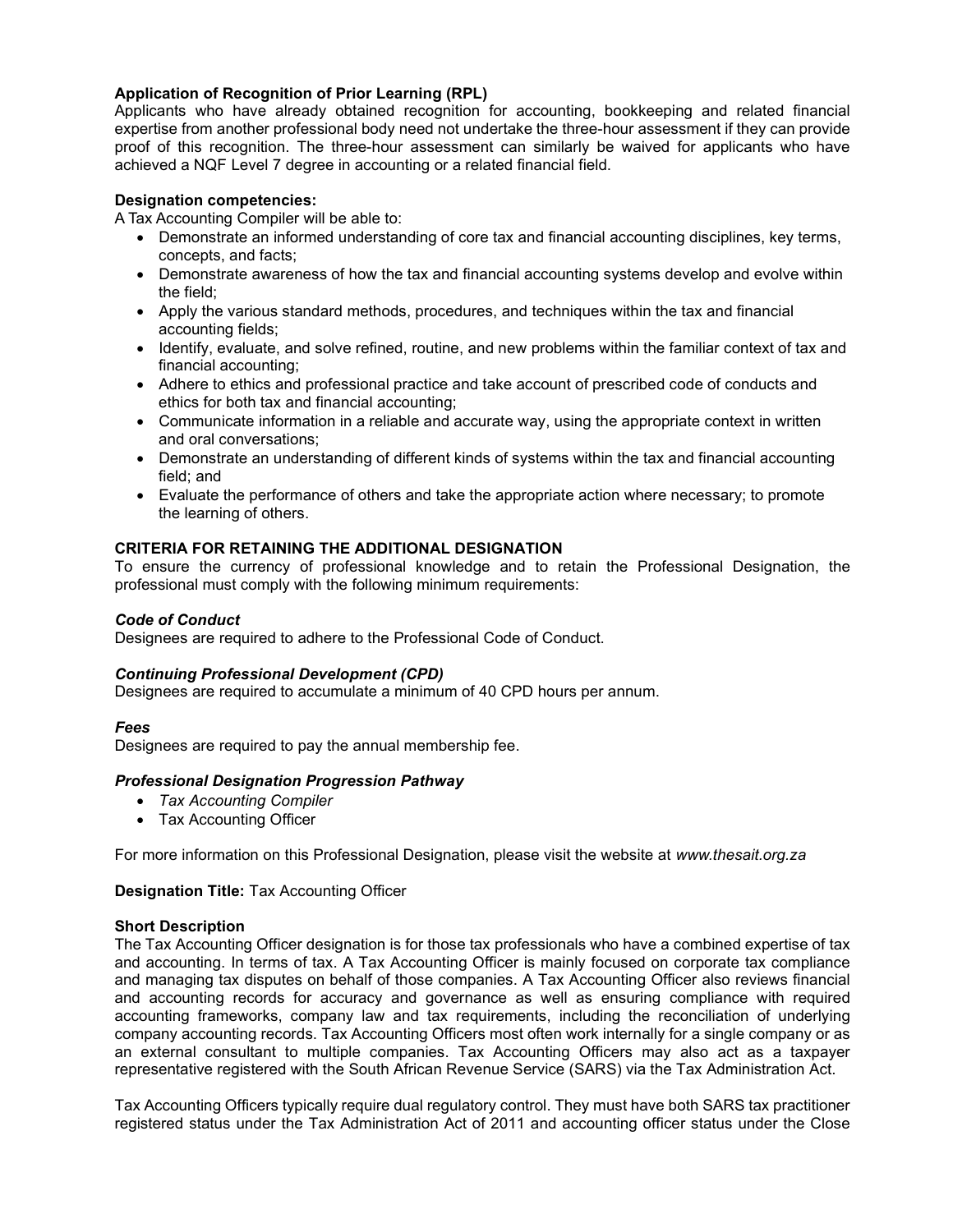Corporations Act, 1984 (Act 69 of 1984). The Tax Accounting Officer designation does not cover the work of a registered auditor (which falls under the exclusive domain of the Independent Regulatory Board for Auditors).

# Underlying Qualification(s)

- Bachelor of Commerce in Financial Accounting, NQF level 7, SAQA ID 109739
- Bachelor of Commerce in Chartered Accountancy, NQF level 7, SAQA ID 116726
- Bachelor of Commerce in Management Accountancy, NQF level 7, SAQA ID 116727
- Bachelor of Commerce in Forensic Accountancy, NQF level 7, SAQA ID 100947
- Bachelor of Business Science in Finance, NQF level 8, SAQA ID: 81066

## Experiential Learning and Practical Experience

In terms of the practical workplace component, the applicant must have engaged in both substantial accounting tax work and substantial accounting work as his or her sole or main activities for six consecutive years out of the last eight years. Proof that this requirement is satisfied is achieved by providing a resume of relevant work experience (verified by an employer or other senior accounting professional).

## Board/ Admission Examination/Assessment

Applicants must provide SAIT with the following documents to be successful in the Tax Accounting Officer designation:

- Provide proof of prior tax and accounting combined work experience, verified by a third-party;
- Provide proof of their qualification on National Qualification Framework (NQF) Level 7 as indicated in accordance with the academic component above (all of which include assessments);
- Provide proof of a clear tax record; and
- Provide proof of a clear criminal record.
- Applicants must additionally undertake a four-hour assessment in accounting that focuses on
- financial statements, accounting records and the financial aspects of annual company law.

## Continuing Professional Development (CPD) Requirements

Members are required to fulfil 40 hours of annual CPD to maintain their SAIT membership. This annual CPD requirement consists of:

- 20 hours of verifiable output CPD; and
- 20 hours of non-verifiable CPD.

These CPD hour requirements include professional ethics

# Application of Recognition of Prior Learning (RPL)

Applicants who already possess accounting officer status through another professional body need not undertake the four-hour assessment as long as they can provide proof of their status. These applicants also have reduced requirements in terms of the practical workplace component by reducing the required experience from the original six years to five years.

#### Designation competences:

A Tax Accounting Officer will be able to:

- Demonstrate an informed understanding of the tax and financial accounting disciplines, key terms, concepts, and facts.
- Apply knowledge of how the tax and financial accounting systems operate and evolve within the field;
- Investigate, resolve problems, and introduce handle change in the various standard methods, procedures, and techniques emerging within the tax and financial accounting fields;
- Identify, analyse, evaluate, and critically address complex problems within the context of the tax and financial accounting fields;
- Adhere to ethics and professional practice and take account of prescribed tax and financial accounting code of conducts and ethics;
- Access, process, develop and manage information in a reliable and accurate way, using the appropriate context in written and oral conversations as well as independently validate the sources of information;